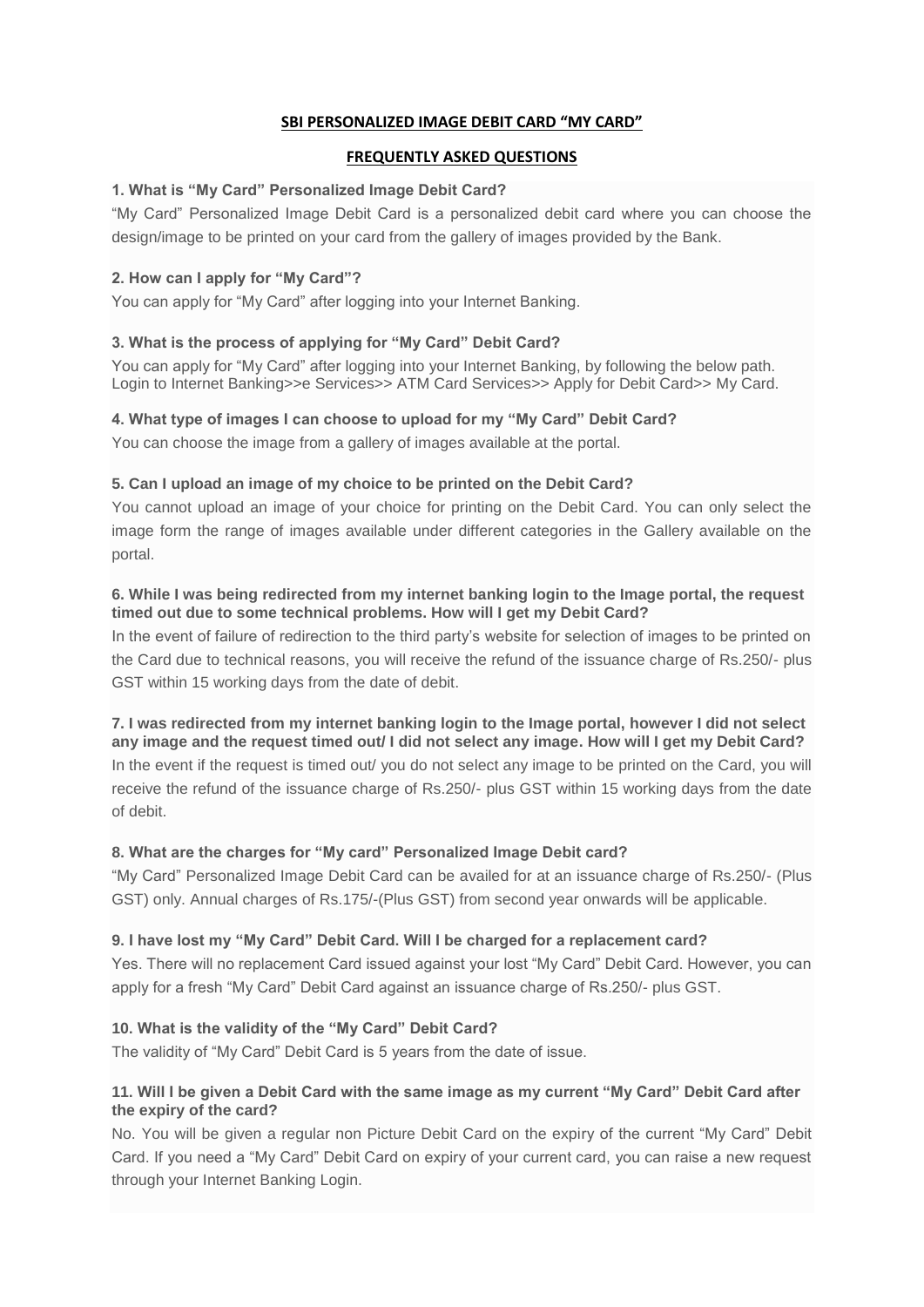# **12. When will I receive my "My Card" Debit Card after applying for it from my Internet Banking Login?**

You will receive your personalized "My Card" Debit Card with an image of your choice at your registered communication address within 15 days of placing the request and successful deduction of joining fee from your account.

#### **13. My application for the issuance of "My Card" Debit Card has been rejected due to technical issues. Still my account has been debited with the issuance charge of Rs.250/- plus GST. When will I receive the refund for this amount?**

If your application for "My Card" Debit Card gets rejected due to technical reasons and still your account was debited, you will receive the refund of the issuance charge of Rs.250/- plus GST within 15 working days from the date of debit.

# **14. When ATM-cum-Debit card is lost or misplaced what immediate step to be taken?**

Please keep a separate note of Card number and associated account number in a place readily accessible. Immediately block the Card if it is lost, misplaced or stolen. Blocking of Card will safeguard cardholder from any misuse of the Card. Card may be blocked using any one of the following channels:

- Through SMS By sending SMS "BLOCKXXXX" to 567676 from the registered mobile number (XXXX is the last 4-digits of Card).
- Through 24 x 7 helpline (1800-11-22-11/1800-425-3800/+9180-26599990) The Contact Centre will ask for certain information about the Cardholder before blocking the Card to ensure that it is not used fraudulently by any person.
- Through SBI Quick mobile application Card can be blocked using option "ATM cum Debit Card". The Cardholder is required to operate the SBI Quick mobile application through their registered mobile number only. For blocking, the Cardholder will require the last 4 digits of Card.
- Through SBI Anywhere mobile applications Card can be blocked using the menu "Debit Card Hotlisting" under 'Services' available under post login page and be guided by options on the screen. Alternatively, Card can be blocked using option "Card Blocking" on the pre-login screen.
- Through Internet Banking Card can be blocked if the Card Holder is internet banking user. The functionality is available at post login >> e-services >> ATM Card Services >> Block ATM Card. Follow the menu options to complete blocking of your Card.
- Through SBI Branch Please visit any nearest SBI Branch with a written request to block your lost or stolen Card.

#### **15. How to manage your ATM-cum-Debit usage functionality?**

- Your Card comes with a pre-set limit for purchase transactions (i.e., at merchant establishments or online) and for cash withdrawal limits at ATMs. Bank is providing you the option for setting your channel wise (i.e., for usage at ATMs, merchant establishments and over online) usage limit (Only below the pre-set limit is allowed) through internet banking (Post login >> e-services >> ATM Card Services).
- Your Card when received can be used at any channel (i.e., for usage at ATMs, merchant establishments and over online). However, Bank is providing you the option for disabling/enabling channel (i.e., for usage at ATMs, merchant establishments and over online) of usage based on your requirement through internet banking (Post login >> e-services >> ATM Card Services) and through SBI Quick mobile application using option "ATM cum Debit Card".
- Your Card when received can be used for domestic and international transactions (applicable only for international Card variants). However, Bank is providing you the option for disabling/enabling use mode (i.e., domestic or international) based on your requirement through internet banking (Post login >> e-services >> ATM Card Services) and through SBI Quick mobile application using option "ATM cum Debit Card".

Some of the facilities are also available through SMS, please refer to the welcome letter sent along with Card. The above facilities can also be availed by giving a written request at any nearest SBI Branch with a service charge.